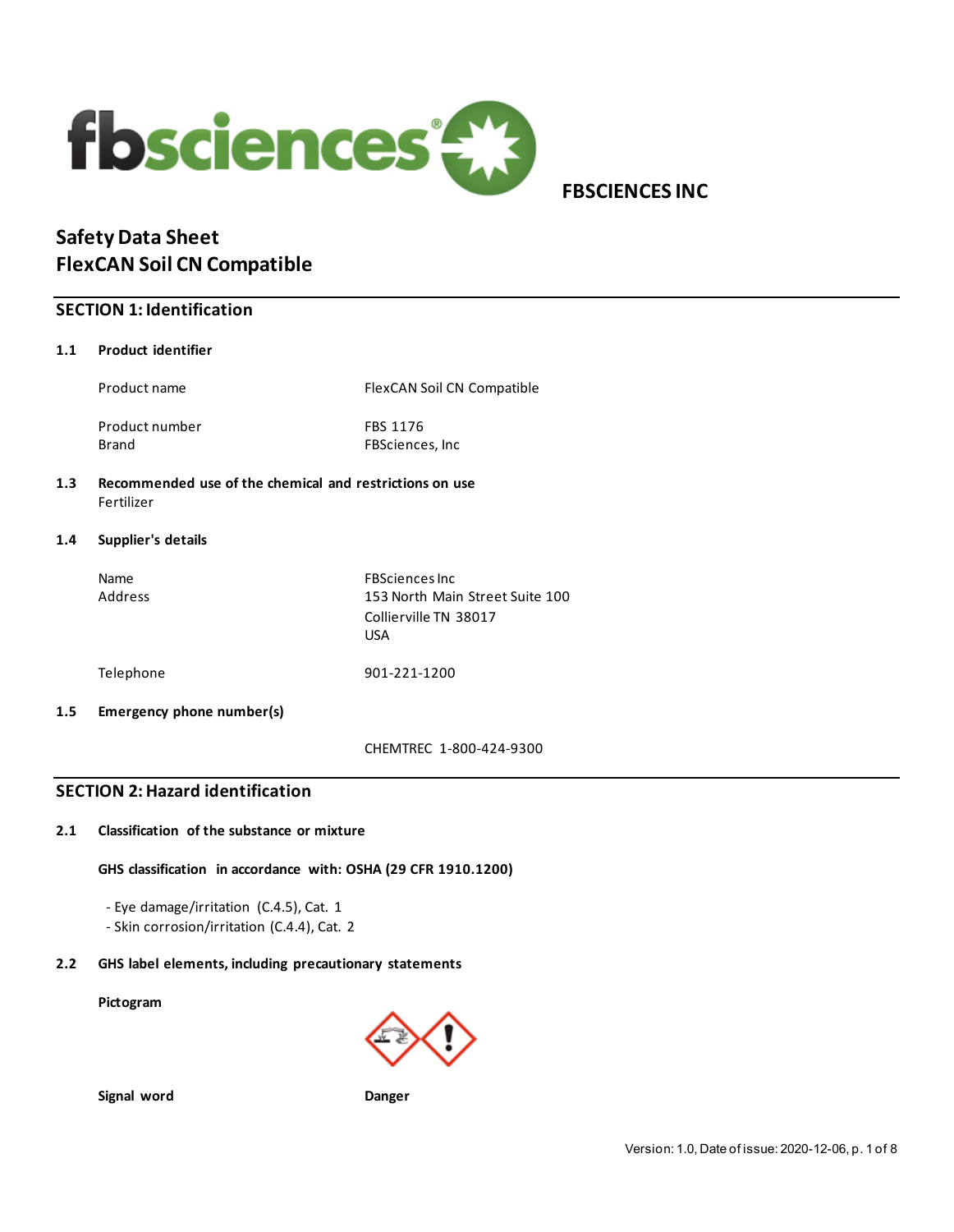| Causes skin irritation                                                             |
|------------------------------------------------------------------------------------|
| Causes serious eye damage                                                          |
|                                                                                    |
| Wash  thoroughly after handling.                                                   |
| Wear eye protection/face protection/protective gloves.                             |
| IF ON SKIN: Wash with plenty of water/                                             |
| IF IN EYES: Rinse cautiously with water for several minutes. Remove contact lenses |
| if present and easy to do. Continue rinsing.                                       |
| Immediately call a POISON CENTER/doctor/                                           |
| Specific treatment (see  on this label).                                           |
| If skin irritation occurs: Get medical advice/attention.                           |
| Take off contaminated clothing and wash it before reuse.                           |
|                                                                                    |

## **SECTION 3: Composition/information on ingredients**

### **3.2 Mixtures**

#### **Components**

| 1. Nitric acid (70% to 80%) |                              |
|-----------------------------|------------------------------|
| Concentration               | Not specified, Trade secret* |
| EC no.                      | 231-714-2                    |
| CAS no.                     | 7697-37-2                    |
| Index no.                   | 007-004-00-1                 |

### **Trade secret statement (OSHA 1910.1200(i))**

\*The specific chemical identities and/or actual concentrations or actual concentration ranges for one or more listed components are being withheld as trade secrets under the US regulation 29 CFR 1910.1200(i).

## **SECTION 4: First-aid measures**

### **4.1 Description of necessary first-aid measures**

| General advice          | Consult a physician. Show this safety data sheet to the doctor in attendance.                                                                                                                                                                        |
|-------------------------|------------------------------------------------------------------------------------------------------------------------------------------------------------------------------------------------------------------------------------------------------|
| If inhaled              | Remove person to fresh air and keep comfortable for breathing.                                                                                                                                                                                       |
| In case of skin contact | Wash off with soap and plenty of water. Consult a physician.                                                                                                                                                                                         |
| In case of eye contact  | Rinse cautiously with water for at least 15 minutes. Remove contact lenses, if<br>present and easy to do. Continue rinsing. Immediately call a poison center or<br>doctor.                                                                           |
|                         | Acute and delayed symptoms and effects: Causes serious eye damage.<br>Signs/symptoms may include cloudy appearance of the cornea, chemical burns,<br>severe pain, tearing, ulcerations, significantly impaired vision or complete loss of<br>vision. |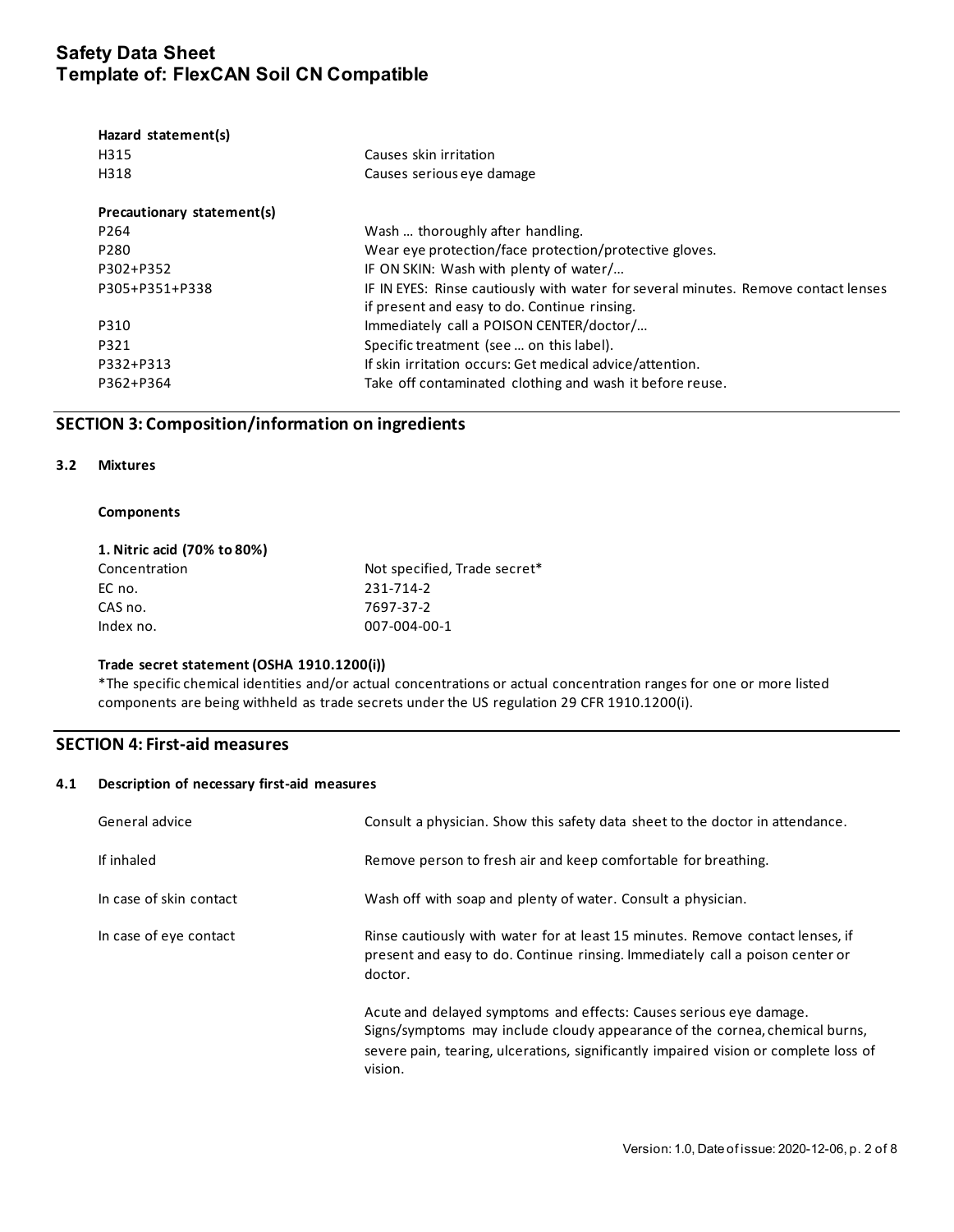If swallowed Do NOT induce vomiting. Never give anything by mouth to an unconscious person. Rinse mouth with water. Consult a physician.

### **4.2 Most important symptoms/effects, acute and delayed**

Not expected to present a significant hazard under anticipated conditions of normal use. May cause eye damage. May produce skin irritation.

**4.3 Indication of immediate medical attention and special treatment needed, if necessary** Treat symptomatically

### **SECTION 5: Fire-fighting measures**

- **5.1 Suitable extinguishing media** Water spray. Dry powder. Foam. Carbon dioxide.
- **5.2 Specific hazards arising from the chemical** May intensify fire.
- **5.3 Special protective actions for fire-fighters** Wear self-contained breathing apparatus for firefighting if necessary.

## **SECTION 6: Accidental release measures**

- **6.1 Personal precautions, protective equipment and emergency procedures** Wear respiratory protection. Avoid breathing vapours, mist or gas. Ensure adequate ventilation. Evacuate personnel to safe areas. For personal protection see section 8.
- **6.3 Methods and materials for containment and cleaning up** Soak up with inert absorbent material and dispose of as hazardous waste. Keep in suitable, closed containers for disposal.

## **SECTION 7: Handling and storage**

### **7.1 Precautions for safe handling**

Avoid inhalation of vapour or mist. Use explosion-proof equipment.Keep away from sources of ignition - No smoking.Take measures to prevent the build up of electrostatic charge. For precautions see section 2.2.

### **7.2 Conditions for safe storage, including any incompatibilities**

Keep container tightly closed in a dry and well-ventilated place. Containers which are opened must be carefully resealed and kept upright to prevent leakage.

### **SECTION 8: Exposure controls/personal protection**

### **8.1 Control parameters**

**1. Nitric acid (70% to 80%) (CAS: 7697-37-2 EC: 231-714-2)** 

### **8.2 Appropriate engineering controls**

General industrial hygiene practice.

### **8.3 Individual protection measures, such as personal protective equipment (PPE)**

### **Eye/face protection**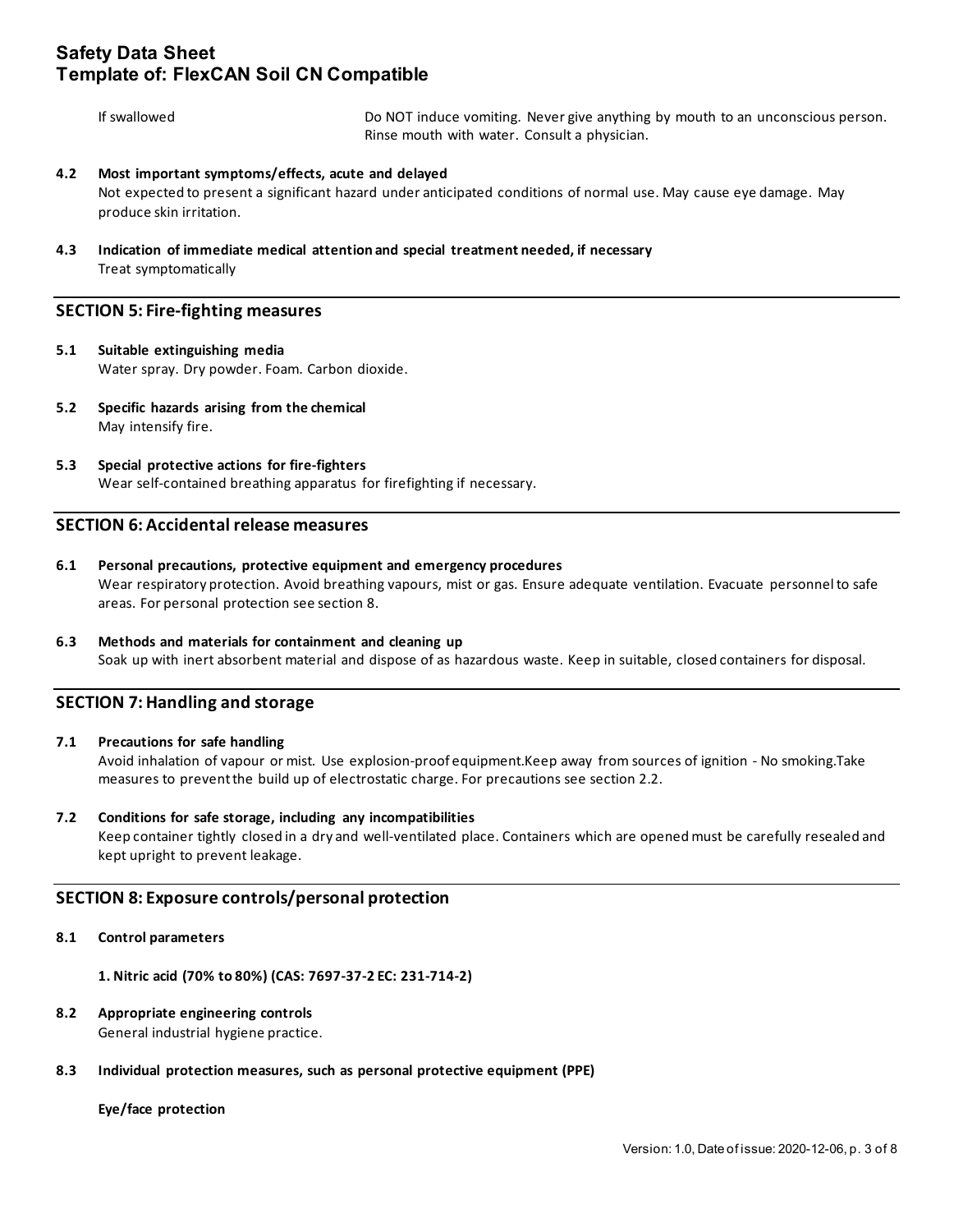Tightly fitting safety goggles. Faceshield (8-inch minimum). Use equipment for eye protection tested and approved under appropriate government standards such as NIOSH (US) or EN 166(EU).

#### **Skin protection**

Handle with protective gloves that are impervious to the chemical substance. Gloves must be inspected prior to use. Use proper glove removal technique (without touching glove's outer surface) to avoid skin contact with this product. Dispose of contaminated gloves after use in accordance with applicable laws and good laboratory practices. Wash and dry hands.

#### **Respiratory protection**

In case of insufficient ventilation, wear A NIOSH certified respirator with APF>10, in accordance with OSHA respirator regulations found in 29 CFR 1910.134.

### **SECTION 9: Physical and chemical properties**

#### **Information on basic physical and chemical properties**

| Appearance/form (physical state, color, etc.) | liquid             |
|-----------------------------------------------|--------------------|
| Odor                                          | No data available. |
| Odor threshold                                | No data available. |
| рH                                            | No data available. |
| Melting point/freezing point                  | No data available. |
| Initial boiling point and boiling range       | No data available. |
| Flash point                                   | No data available. |
| Evaporation rate                              | No data available. |
| Flammability (solid, gas)                     | No data available. |
| Upper/lower flammability limits               | No data available. |
| Upper/lower explosive limits                  | No data available. |
| Vapor pressure                                | No data available. |
| Vapor density                                 | No data available. |
| Relative density                              | No data available. |
| Solubility(ies)                               | No data available. |
| Partition coefficient: n-octanol/water        | No data available. |
| Auto-ignition temperature                     | No data available. |
| Decomposition temperature                     | No data available. |
| Viscosity                                     | No data available. |
| Explosive properties                          | No data available. |
| Oxidizing properties                          | No data available. |

#### **Other safety information**

No data available.

### **SECTION 10: Stability and reactivity**

## **10.1 Reactivity**

No data available

### **10.2 Chemical stability**

Stable under recommended storage conditions.

### **10.3 Possibility of hazardous reactions**

None under normal use conditions.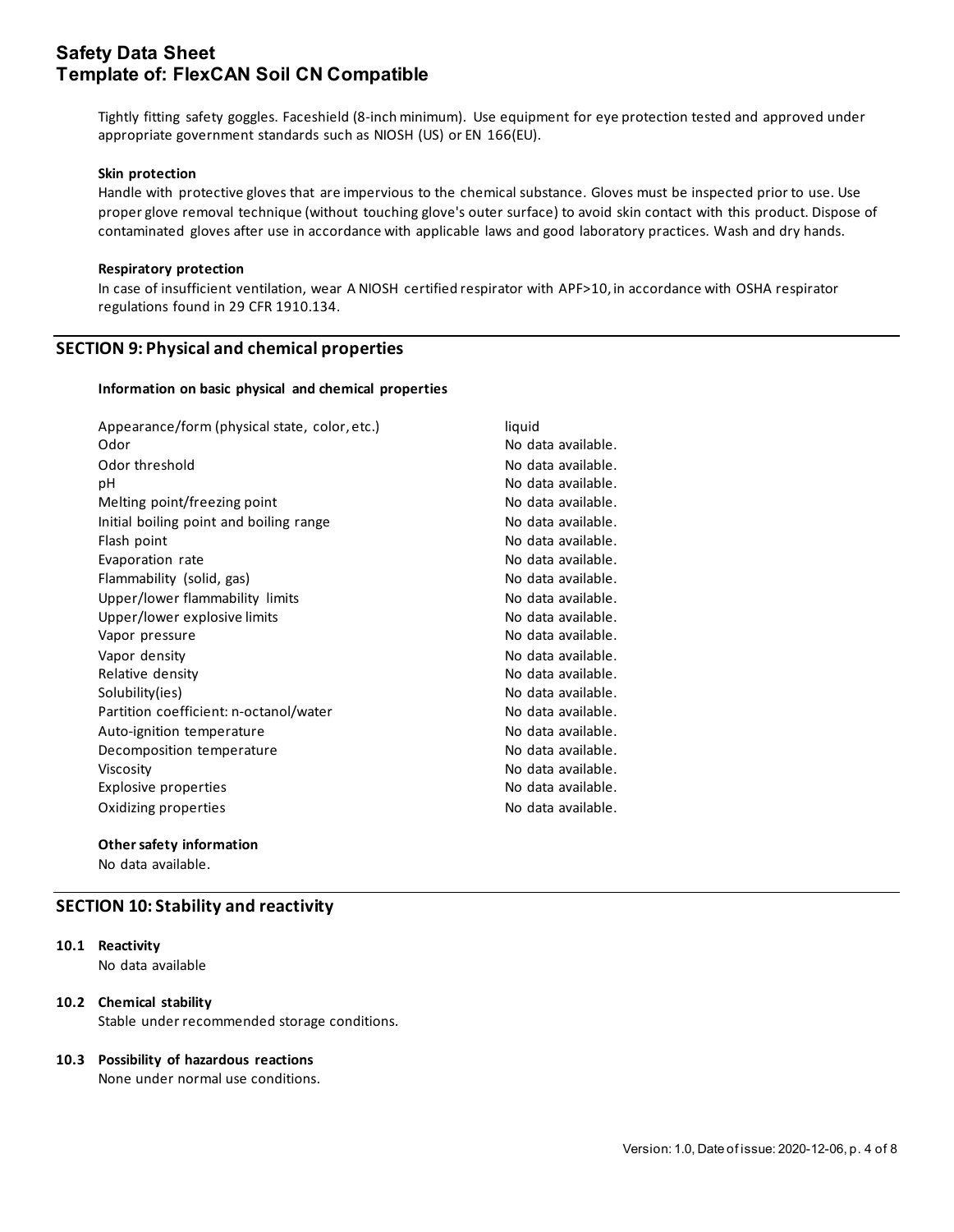## **10.4 Conditions to avoid**

Heat, flames and sparks.

### **10.5 Incompatible materials** Strong oxidizing agents

### **10.6 Hazardous decomposition products**

-----

Water: In the event of fire: see section 5

## **SECTION 11: Toxicological information**

### **Information on toxicological effects**

**Acute toxicity** Not determined.

### **Skin corrosion/irritation**

Causes skin burns.

## **Serious eye damage/irritation**

Risk of serious damage to eyes.

## **Respiratory or skin sensitization**

No data available

### **Germ cell mutagenicity**

Based on available data, classification data are not met

### **Carcinogenicity**

IARC: No component of this product present at levels greater than or equal to 0.1% is identified as a carcinogen or potential carcinogen by IARC.

ACGIH: No component of this product present at levels greater than or equal to 0.1% is identified as a carcinogen or potential carcinogen by ACGIH.

NTP: No component of this product present at levels greater than or equal to 0.1% is identified as a known or anticipated carcinogen by NTP.

OSHA: No component of this product present at levels greater than or equal to 0.1% is identified as a carcinogen or potential carcinogen by OSHA.

### **Reproductive toxicity**

This product is not expected to cause reproductive or developmental effects.

### **STOT-single exposure**

Causes damage to organs.

### **STOT-repeated exposure**

Causes damage to organs through prolonged or repeated exposure

### **Aspiration hazard**

No data available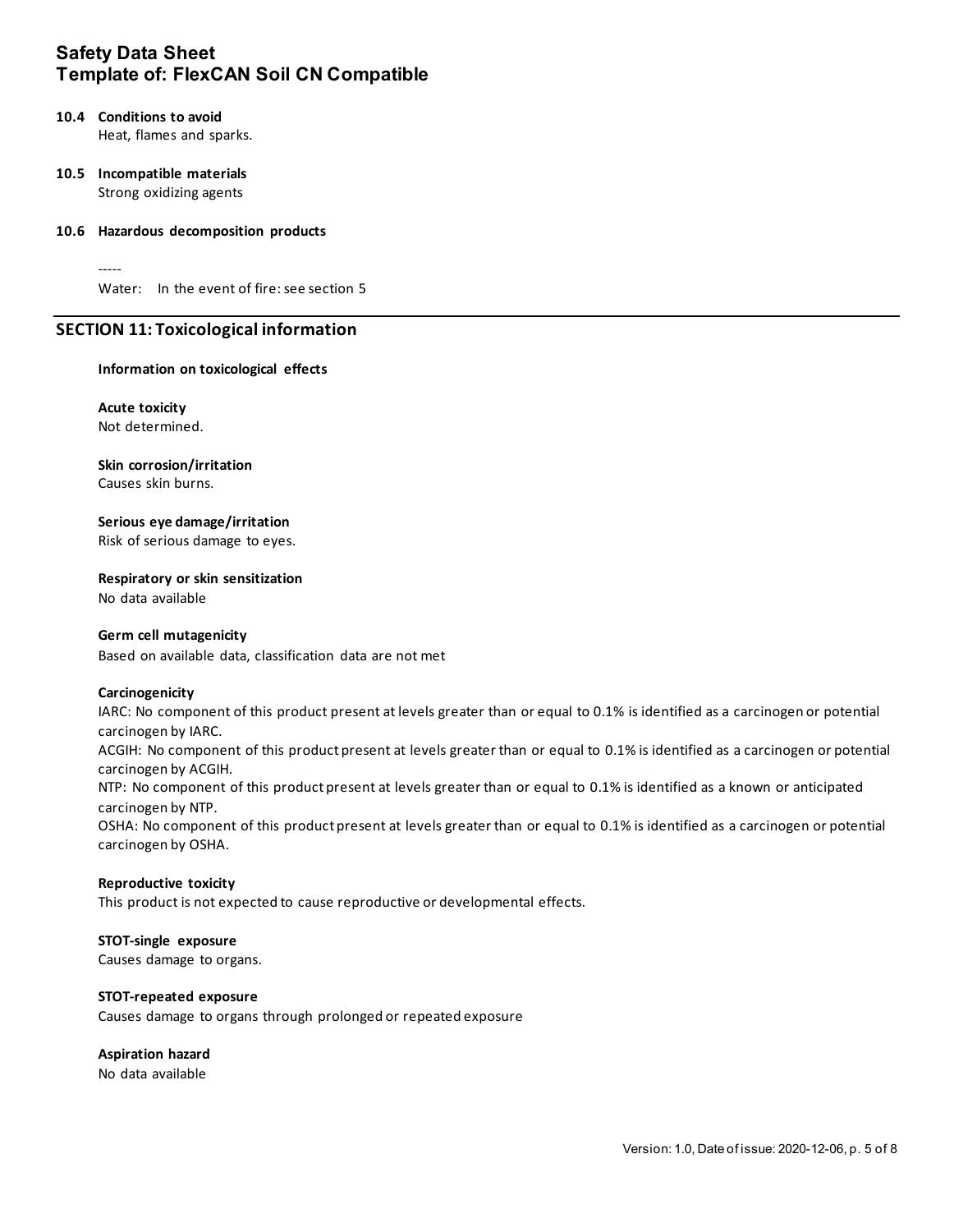## **SECTION 12: Ecological information**

## **SECTION 13: Disposal considerations**

### **SECTION 14: Transport information**

**DOT (US)** UN Number: Class: Packing Group: Proper Shipping Name: Reportable quantity (RQ): Marine pollutant: Poison inhalation hazard:

### **IMDG**

UN Number: Class: Packing Group: EMS Number: Proper Shipping Name:

### **IATA**

UN Number: Class: Packing Group: Proper Shipping Name:

### **SECTION 15: Regulatory information**

### **15.1 Safety, health and environmental regulations specific for the product in question**

### **California Prop. 65 Components**

This product does not contain any chemicals known to State of California to cause cancer, birth defects, or any other reproductive harm.

### **Canadian Domestic Substances List (DSL)**

Chemical name: Nitric acid, zinc salt CAS: 7779-88-6

Chemical name: Nitric acid, manganese(2++) salt CAS: 10377-66-9

Chemical name: Nitric acid, iron(3++) salt CAS: 10421-48-4

Chemical name: Nitric acid CAS: 7697-37-2

Chemical name: Water CAS: 7732-18-5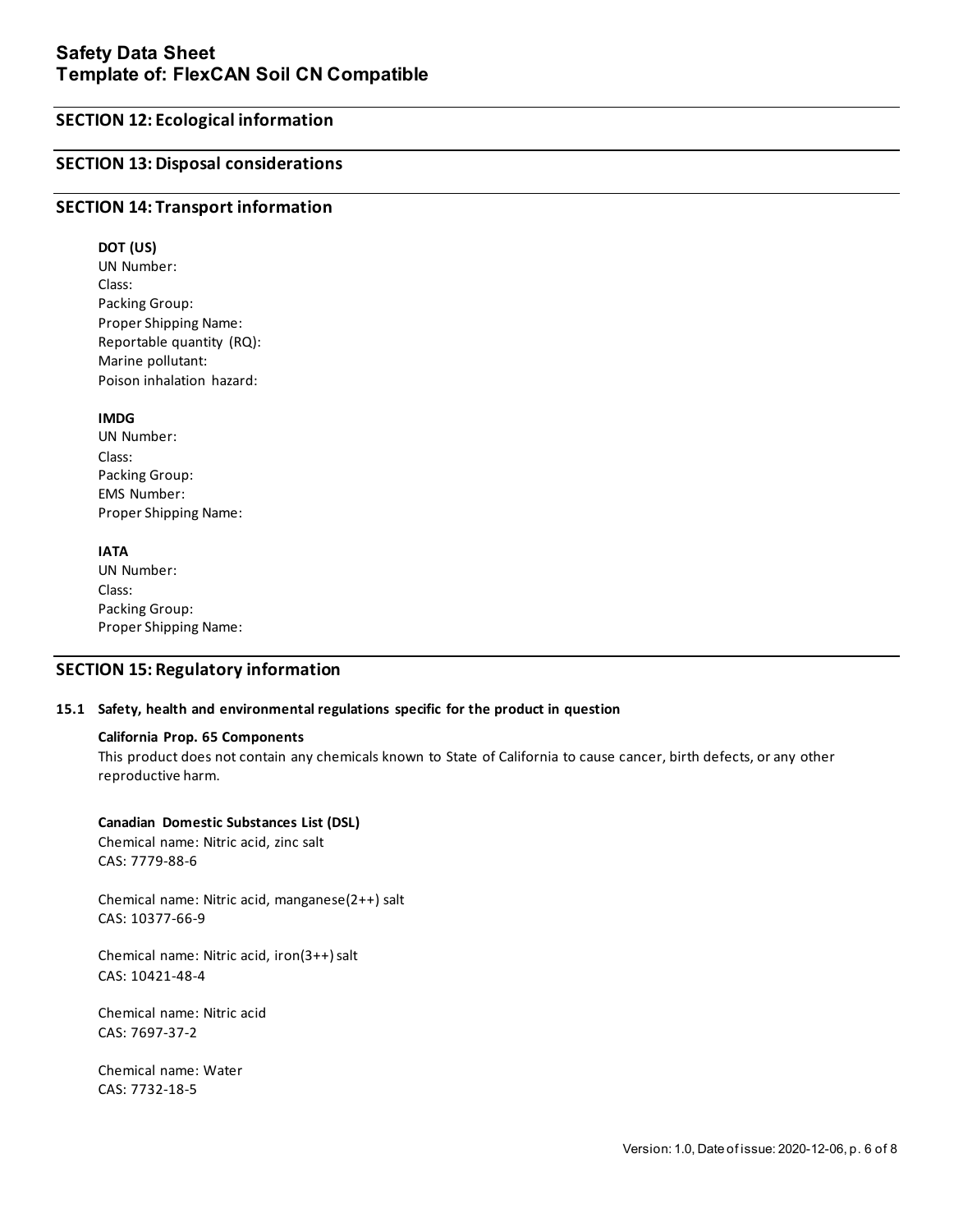Chemical name: D-gluco-Heptonic acid, monosodium salt, (2·)- CAS: 31138-65-5

Chemical name: D-glycero-D-gulo-Heptonic acid, monosodium salt CAS: 13007-85-7

### **Massachusetts Right To Know Components**

Chemical name: Zinc nitrate CAS number: 7779-88-6

Chemical name: Ferric nitrate CAS number: 10421-48-4

Chemical name: Nitric acid CAS number: 7697-37-2

No components are subject to the Massachusetts Right to Know Act.

### **New Jersey Right To Know Components**

Common name: ZINC NITRATE CAS number: 7779-88-6

Common name: FERRIC NITRATE CAS number: 10421-48-4

Common name: NITRIC ACID CAS number: 7697-37-2

Water CAS-No. 7732-18-5

### **Pennsylvania Right To Know Components**

Chemical name: Nitric acid, zinc salt CAS number: 7779-88-6

Chemical name: Nitric acid, iron(3+) salt CAS number: 10421-48-4

Chemical name: Nitric acid CAS number: 7697-37-2

Water CAS-No. 7732-18-5

### **SARA 302 Components**

No chemicals in this material are subject to the reporting requirements of SARA Title III, Section 302.

# **SARA 311/312 Hazards**

No SARA Hazards